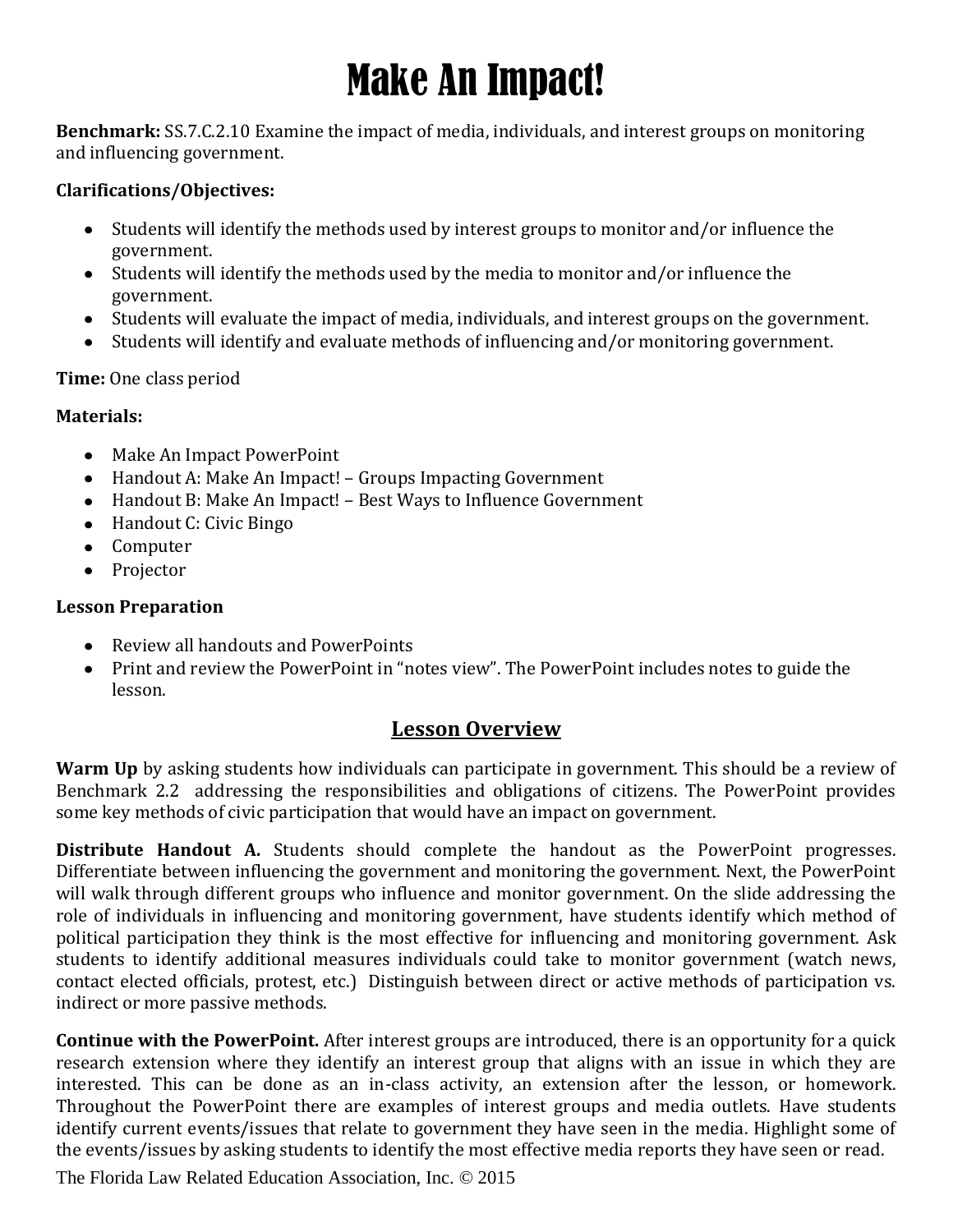**Working individually,** students will need to evaluate each group - individuals, interest groups, political action committees, and media – to determine which group they think has the most impact on government. After they have individually answered this question, place them in small groups to discuss. Debrief as a class to see which group a majority of the class identified.

**Distribute Handout B.** Students should now evaluate methods of participation for effectiveness by selecting three methods of impacting government that they think are the most effective and explaining their response. Students should work individually and then discuss their selections in small groups.

**Check for Understanding** The final slide will include a question from the End of Course Exam Item Specifications book. Have the students independently write down their answer and ask student to explain how they made their decision.

#### **Lesson Supplements/Extensions:**

- **Civic Bingo:** Have students bring home a copy of Civic Bingo (Handout C) and see which activities their parents or adult family members or friends have participated in.
- **Current Events**: Bring in copies of written articles addressing popular news items in the media to share with the class or highlight online resources they have located.
	- o Why was this article/media effective?
	- o Did they feel the reporting was fair and accurate?
	- o Why or why not?
	- o Have students identify what role they felt the media played in the reporting and if any other source or entity could have provided this information.
	- o Finally, ask students to identify what measures individuals could take to monitor the activity or event (watch news, contact elected officials, protest, etc.) Distinguish between direct or active methods of participation vs. indirect or more passive methods.
- **iCivics Lesson**: Interest Groups
- **iCivics Lesson**: The Role of Media

Visit [www.icivics.org](http://www.icivics.org/) to register for a free teacher account. FLREA is the state administrator for the iCivics program in Florida.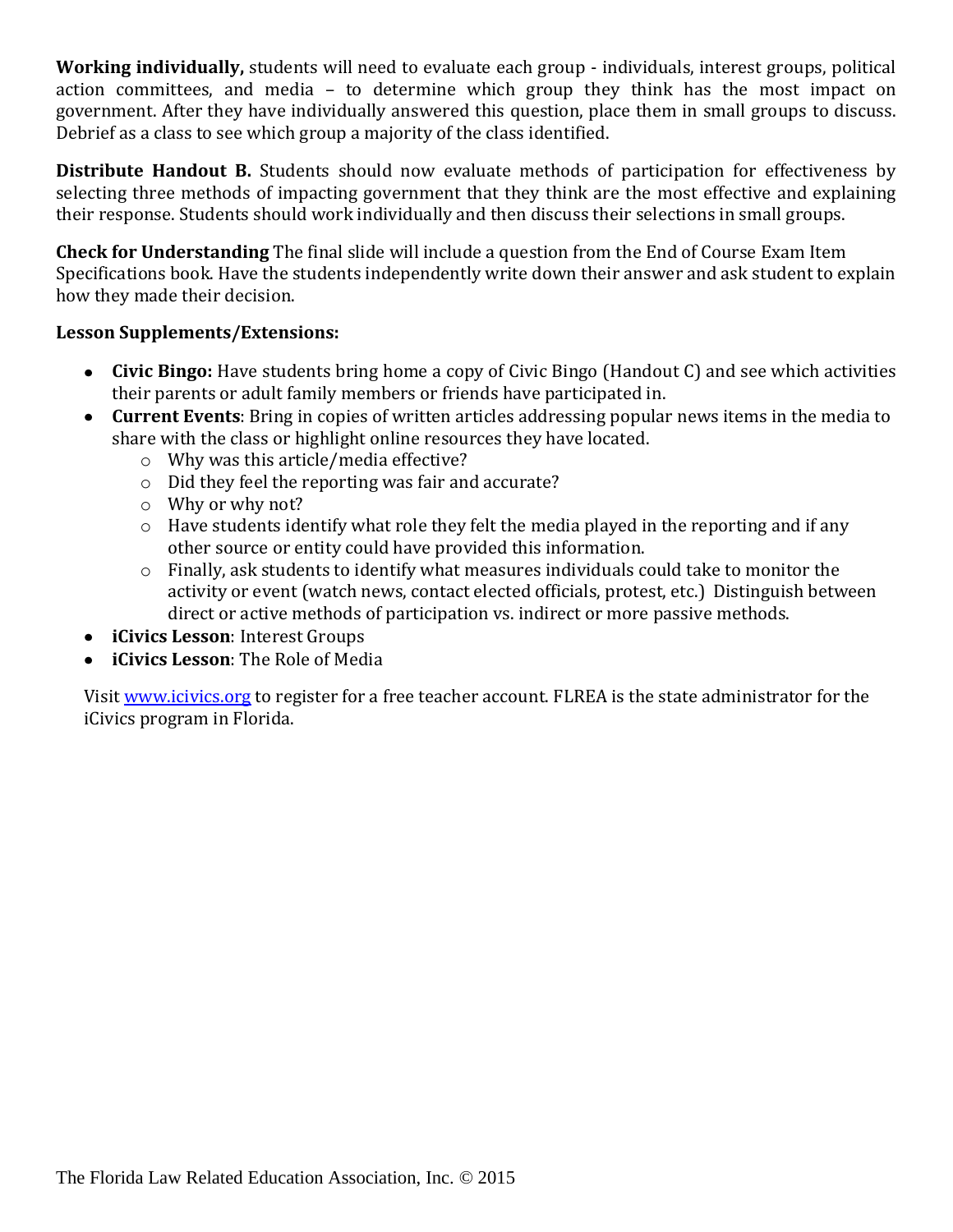### Make An Impact!

### Groups Impacting Government

| What does it mean to<br>influence government? |  |
|-----------------------------------------------|--|
| What does it mean to<br>monitor government?   |  |

|                                                                                                                            | What methods of influencing and       | <b>Illustration</b>               |  |  |  |  |  |
|----------------------------------------------------------------------------------------------------------------------------|---------------------------------------|-----------------------------------|--|--|--|--|--|
|                                                                                                                            | monitoring the government are used by | Draw a symbol for each group that |  |  |  |  |  |
|                                                                                                                            | the following groups?                 |                                   |  |  |  |  |  |
|                                                                                                                            |                                       | represents the impact they have.  |  |  |  |  |  |
|                                                                                                                            |                                       |                                   |  |  |  |  |  |
|                                                                                                                            |                                       |                                   |  |  |  |  |  |
| <b>Individuals</b>                                                                                                         |                                       |                                   |  |  |  |  |  |
|                                                                                                                            |                                       |                                   |  |  |  |  |  |
|                                                                                                                            |                                       |                                   |  |  |  |  |  |
|                                                                                                                            |                                       |                                   |  |  |  |  |  |
|                                                                                                                            |                                       |                                   |  |  |  |  |  |
|                                                                                                                            |                                       |                                   |  |  |  |  |  |
| <b>Interest Groups</b>                                                                                                     |                                       |                                   |  |  |  |  |  |
|                                                                                                                            |                                       |                                   |  |  |  |  |  |
|                                                                                                                            |                                       |                                   |  |  |  |  |  |
|                                                                                                                            |                                       |                                   |  |  |  |  |  |
|                                                                                                                            |                                       |                                   |  |  |  |  |  |
| <b>Political Action</b>                                                                                                    |                                       |                                   |  |  |  |  |  |
| <b>Committees (PAC)</b>                                                                                                    |                                       |                                   |  |  |  |  |  |
|                                                                                                                            |                                       |                                   |  |  |  |  |  |
|                                                                                                                            |                                       |                                   |  |  |  |  |  |
|                                                                                                                            |                                       |                                   |  |  |  |  |  |
|                                                                                                                            |                                       |                                   |  |  |  |  |  |
|                                                                                                                            |                                       |                                   |  |  |  |  |  |
| <b>Media</b>                                                                                                               |                                       |                                   |  |  |  |  |  |
|                                                                                                                            |                                       |                                   |  |  |  |  |  |
|                                                                                                                            |                                       |                                   |  |  |  |  |  |
|                                                                                                                            |                                       |                                   |  |  |  |  |  |
| Based on what you have learned, which group from the list above do you think has the most<br>impact on government and why? |                                       |                                   |  |  |  |  |  |
|                                                                                                                            |                                       |                                   |  |  |  |  |  |
|                                                                                                                            |                                       |                                   |  |  |  |  |  |
|                                                                                                                            |                                       |                                   |  |  |  |  |  |
|                                                                                                                            |                                       |                                   |  |  |  |  |  |
|                                                                                                                            |                                       |                                   |  |  |  |  |  |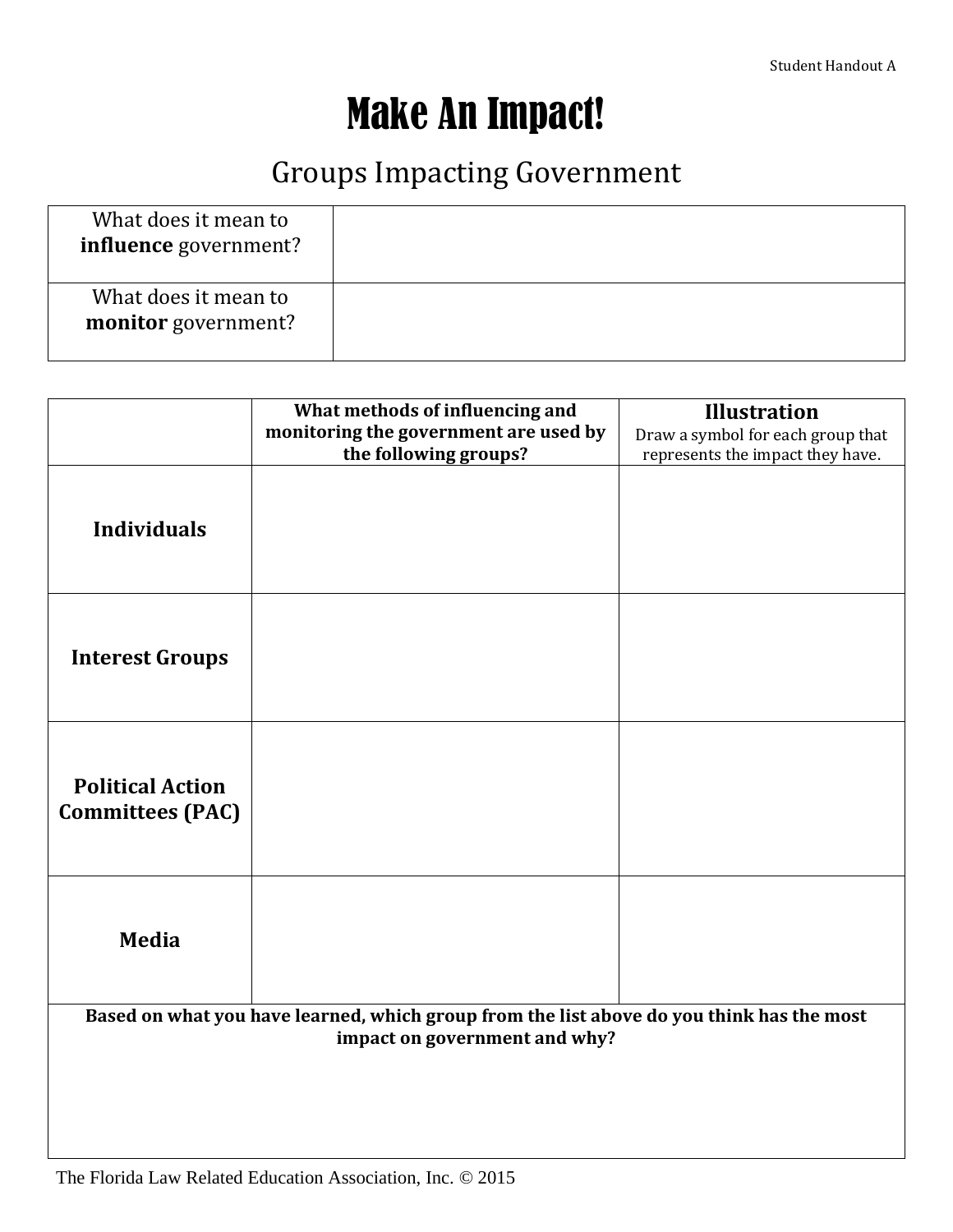## Make An Impact!

### **Which methods are the best ways to impact government?**

Pick **three methods** you think are the best ways to impact government and explain your answer underneath each method you select.

\_\_\_\_\_ Voting

\_\_\_\_\_ Donating money to a cause or candidate

\_\_\_\_\_ Attending civic meetings

\_\_\_\_\_ Protesting a government action

Petitioning the government (formally asking the government to do something)

\_\_\_\_\_ Running for office

\_\_\_\_\_ Joining an interest group or civic group

- \_\_\_\_\_ Lobbying the government (persuading legislators to propose, pass, or defeat legislation or to change existing laws)
- \_\_\_\_\_ Reporting about issues, problems, or policies and government institutions/officials
- Other Is there something that is not on this list that you would add (write it in below!)

The Florida Law Related Education Association, Inc. © 2015